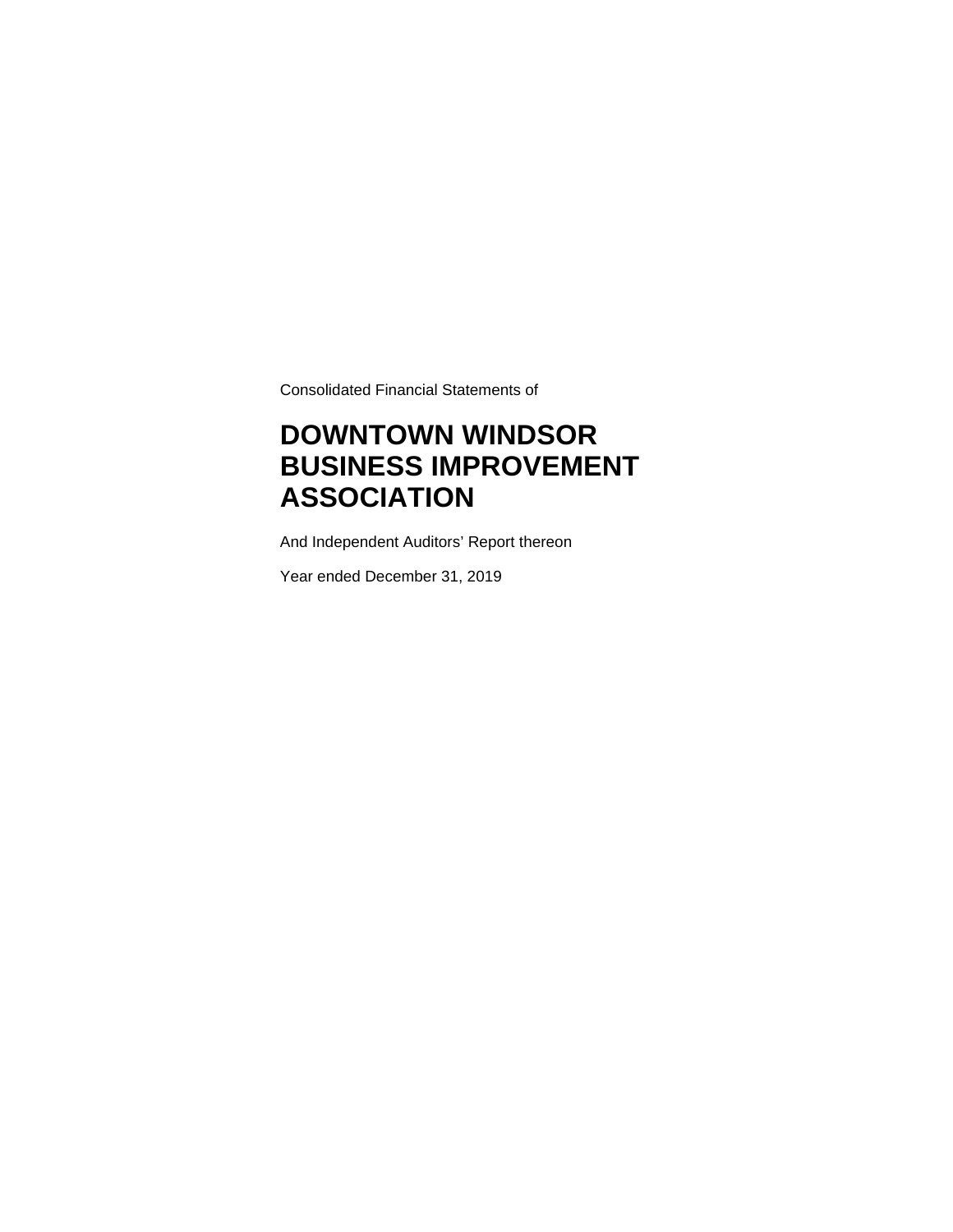

KPMG LLP 618 Greenwood Centre 3200 Deziel Drive Windsor ON N8W 5K8 Canada Telephone (519) 251-3500 Fax (519) 251-3530

### **INDEPENDENT AUDITORS' REPORT**

To the Board Members, Members of Council, Inhabitants and Ratepayers of the Corporation of the City of Windsor

#### *Opinion*

We have audited the accompanying consolidated financial statements of Downtown Windsor Business Improvement Association (the Entity) which comprise of:

- the consolidated statement of financial position as at December 31, 2019
- the consolidated statement of operations and accumulated surplus for the year then ended
- the consolidated statement of changes in net financial assets for the year then ended
- the consolidated statement of cash flows for the year then ended
- and notes to the consolidated financial statements, including a summary of significant accounting policies

(Hereinafter referred to as the ''financial statements'').

In our opinion, the accompanying consolidated financial statements present fairly, in all material respects, the financial position of the Entity as at December 31, 2019, and its consolidated results of operations and accumulated surplus and its consolidated changes in net financial assets and its consolidated cash flows for the year then ended in accordance with Canadian public sector accounting standards.

#### *Basis for Opinion*

We conducted our audit in accordance with Canadian generally accepted auditing standards. Our responsibilities under those standards are further described in the *''Auditors' Responsibilities for the Audit of the Financial Statements''* section of our auditors' report.

We are independent of the Entity in accordance with the ethical requirements that are relevant to our audit of the financial statements in Canada and we have fulfilled our other ethical responsibilities in accordance with these requirements.

We believe that the audit evidence we have obtained is sufficient and appropriate to provide a basis for our opinion.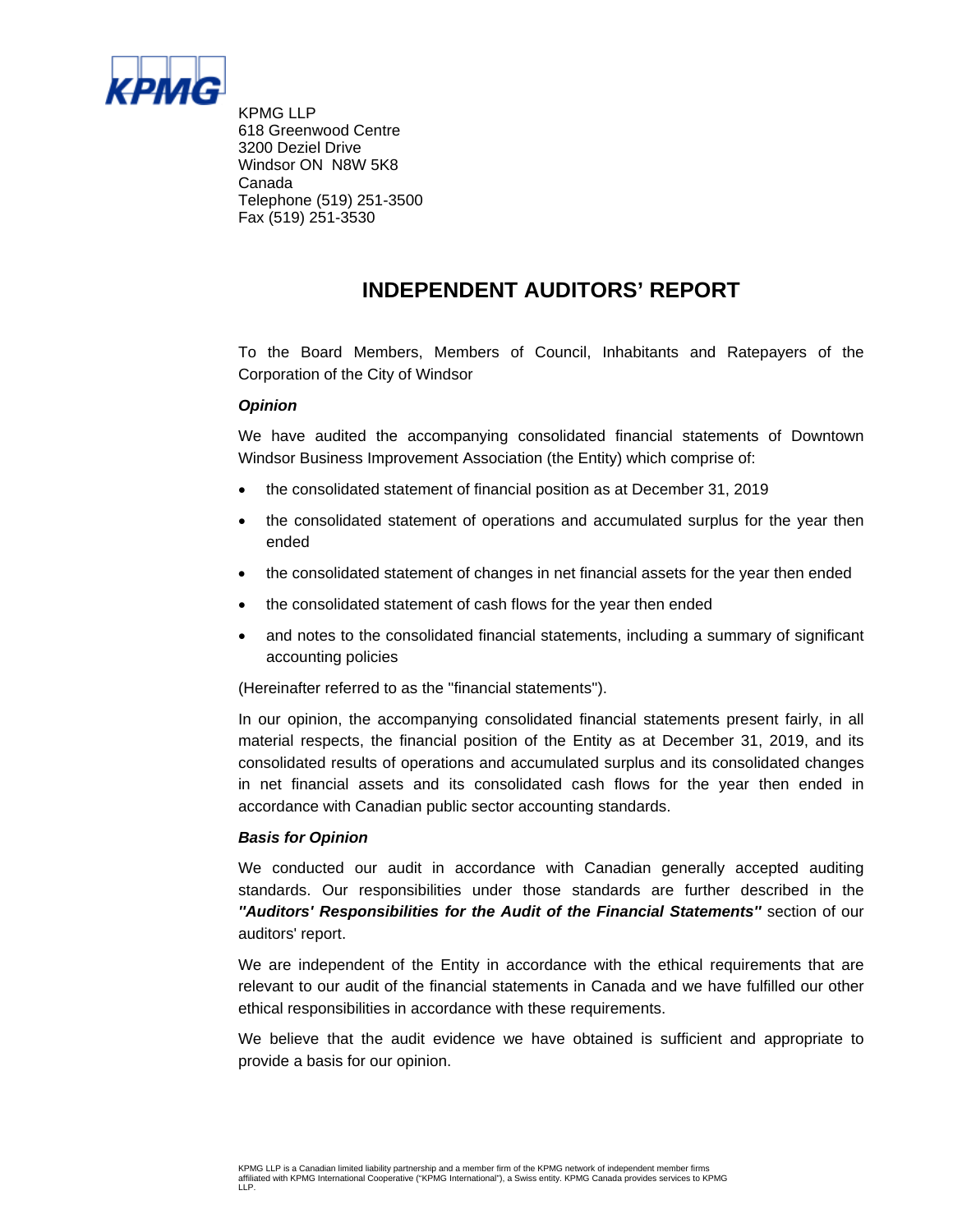

#### *Responsibilities of Management and Those Charged with Governance for the Financial Statements*

Management is responsible for the preparation and fair presentation of the financial statements in accordance with Canadian public sector accounting standards, and for such internal control as management determines is necessary to enable the preparation of financial statements that are free from material misstatement, whether due to fraud or error.

In preparing the financial statements, management is responsible for assessing the Entity's ability to continue as a going concern, disclosing, as applicable, matters related to going concern and using the going concern basis of accounting unless management either intends to liquidate the Entity or to cease operations, or has no realistic alternative but to do so.

Those charged with governance are responsible for overseeing the Entity's financial reporting process.

#### *Auditors' Responsibilities for the Audit of the Financial Statements*

Our objectives are to obtain reasonable assurance about whether the financial statements as a whole are free from material misstatement, whether due to fraud or error, and to issue an auditors' report that includes our opinion.

Reasonable assurance is a high level of assurance, but is not a guarantee that an audit conducted in accordance with Canadian generally accepted auditing standards will always detect a material misstatement when it exists.

Misstatements can arise from fraud or error and are considered material if, individually or in the aggregate, they could reasonably be expected to influence the economic decisions of users taken on the basis of the financial statements.

As part of an audit in accordance with Canadian generally accepted auditing standards, we exercise professional judgment and maintain professional skepticism throughout the audit.

We also:

 Identify and assess the risks of material misstatement of the financial statements, whether due to fraud or error, design and perform audit procedures responsive to those risks, and obtain audit evidence that is sufficient and appropriate to provide a basis for our opinion.

The risk of not detecting a material misstatement resulting from fraud is higher than for one resulting from error, as fraud may involve collusion, forgery, intentional omissions, misrepresentations, or the override of internal control.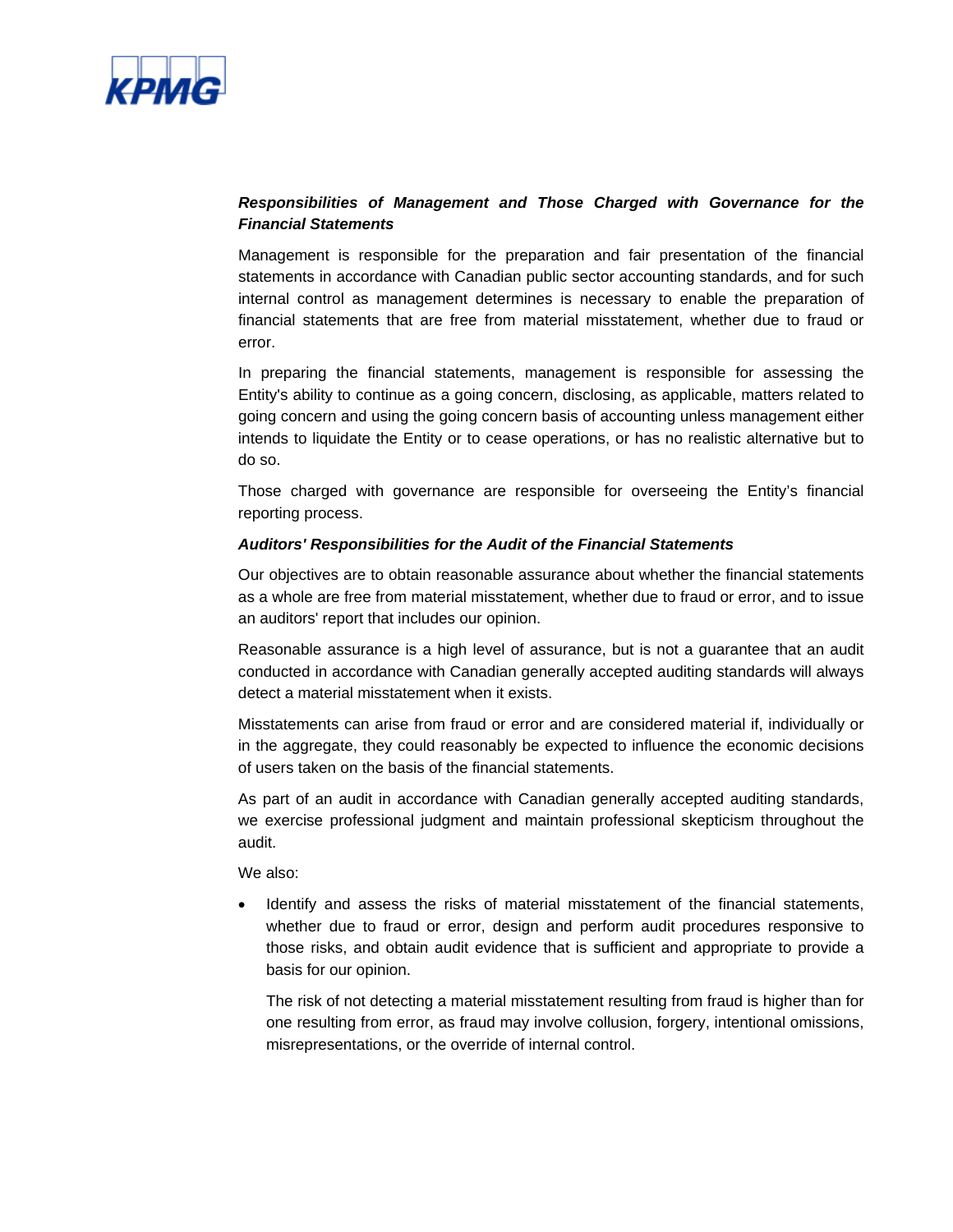

- Obtain an understanding of internal control relevant to the audit in order to design audit procedures that are appropriate in the circumstances, but not for the purpose of expressing an opinion on the effectiveness of the Entity's internal control.
- Evaluate the appropriateness of accounting policies used and the reasonableness of accounting estimates and related disclosures made by management.
- Conclude on the appropriateness of management's use of the going concern basis of accounting and, based on the audit evidence obtained, whether a material uncertainty exists related to events or conditions that may cast significant doubt on the Entity's ability to continue as a going concern. If we conclude that a material uncertainty exists, we are required to draw attention in our auditors' report to the related disclosures in the financial statements or, if such disclosures are inadequate, to modify our opinion. Our conclusions are based on the audit evidence obtained up to the date of our auditors' report. However, future events or conditions may cause the Entity to cease to continue as a going concern.
- Evaluate the overall presentation, structure and content of the financial statements, including the disclosures, and whether the financial statements represent the underlying transactions and events in a manner that achieves fair presentation
- Communicate with those charged with governance regarding, among other matters, the planned scope and timing of the audit and significant audit findings, including any significant deficiencies in internal control that we identify during our audit.

 $k$ PMG  $11$ 

Chartered Professional Accountants, Licensed Public Accountants

Windsor, Canada July 6, 2020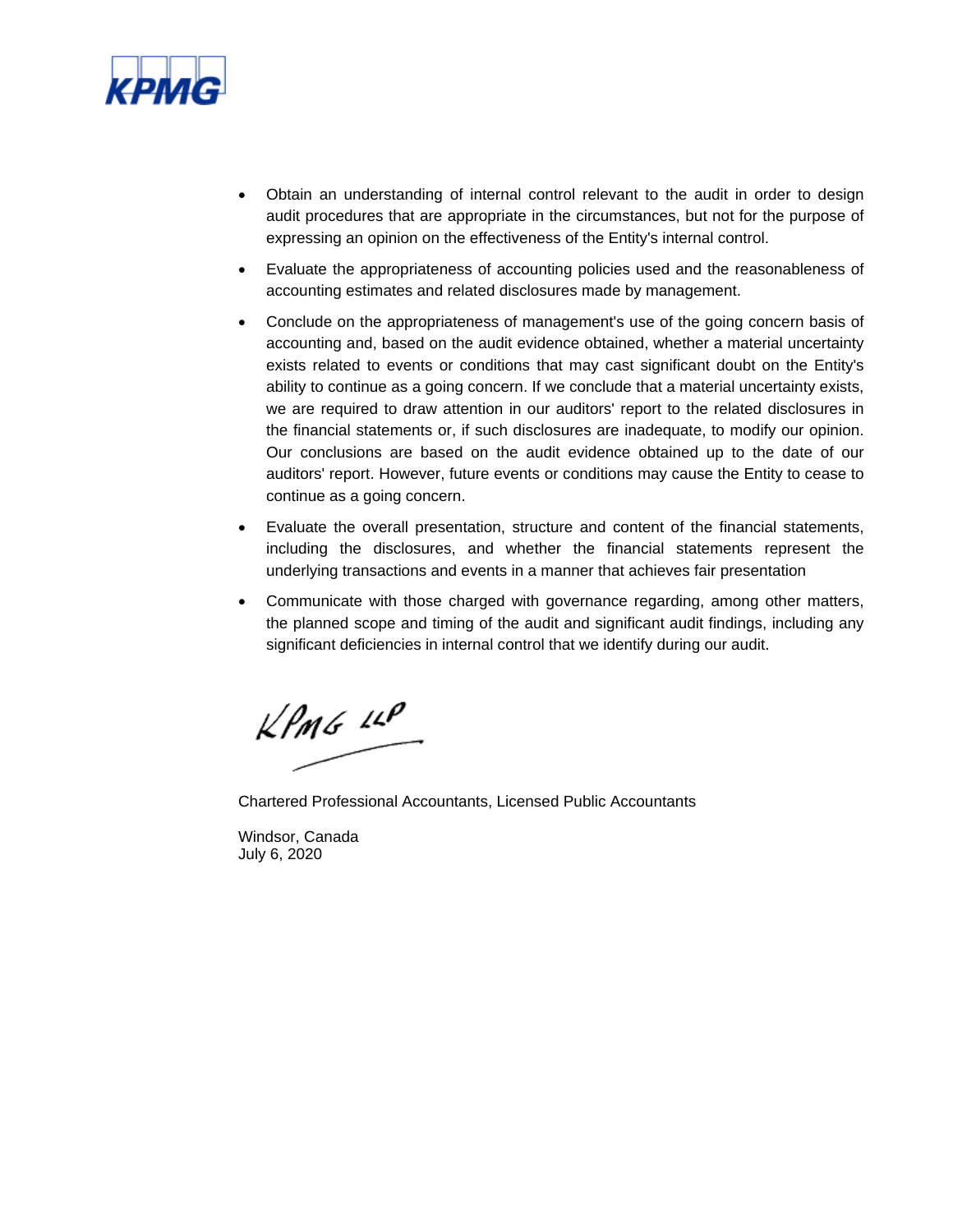Consolidated Statement of Financial Position

December 31, 2019, with comparative information for 2018

|                                          | $\overline{20}19$ | 2018          |
|------------------------------------------|-------------------|---------------|
|                                          |                   |               |
| <b>Financial assets:</b>                 |                   |               |
| Cash and cash equivalents                | \$<br>157,082     | \$<br>134,765 |
| Accounts receivable                      | 27,640            | 26,185        |
| Due from City of Windsor                 | 34,931            | 13,601        |
|                                          | 219,653           | 174,551       |
| <b>Financial liabilities:</b>            |                   |               |
| Accounts payable and accrued liabilities | 35,896            | 33,583        |
| Long-term debt (note 3)                  |                   | 42,238        |
|                                          | 35,896            | 75,821        |
| Net financial assets                     | 183,757           | 98,730        |
| <b>Non-financial assets:</b>             |                   |               |
| Tangible capital assets (note 2)         | 26,284            | 29,853        |
| Prepaid expenses                         | 13,567            | 10,567        |
|                                          | 39,851            | 40,420        |
| Commitments (note 5)                     |                   |               |
| Subsequent event (note 6)                |                   |               |
| Accumulated surplus (note 4)             | \$<br>223,608     | \$<br>139,150 |

See accompanying notes to consolidated financial statements.

On behalf of the Board:

\_\_\_\_\_\_\_\_\_\_\_\_\_\_\_\_\_\_\_\_\_\_\_\_\_\_\_\_\_\_\_\_ Director

\_\_\_\_\_\_\_\_\_\_\_\_\_\_\_\_\_\_\_\_\_\_\_\_\_\_\_\_\_\_\_\_ Director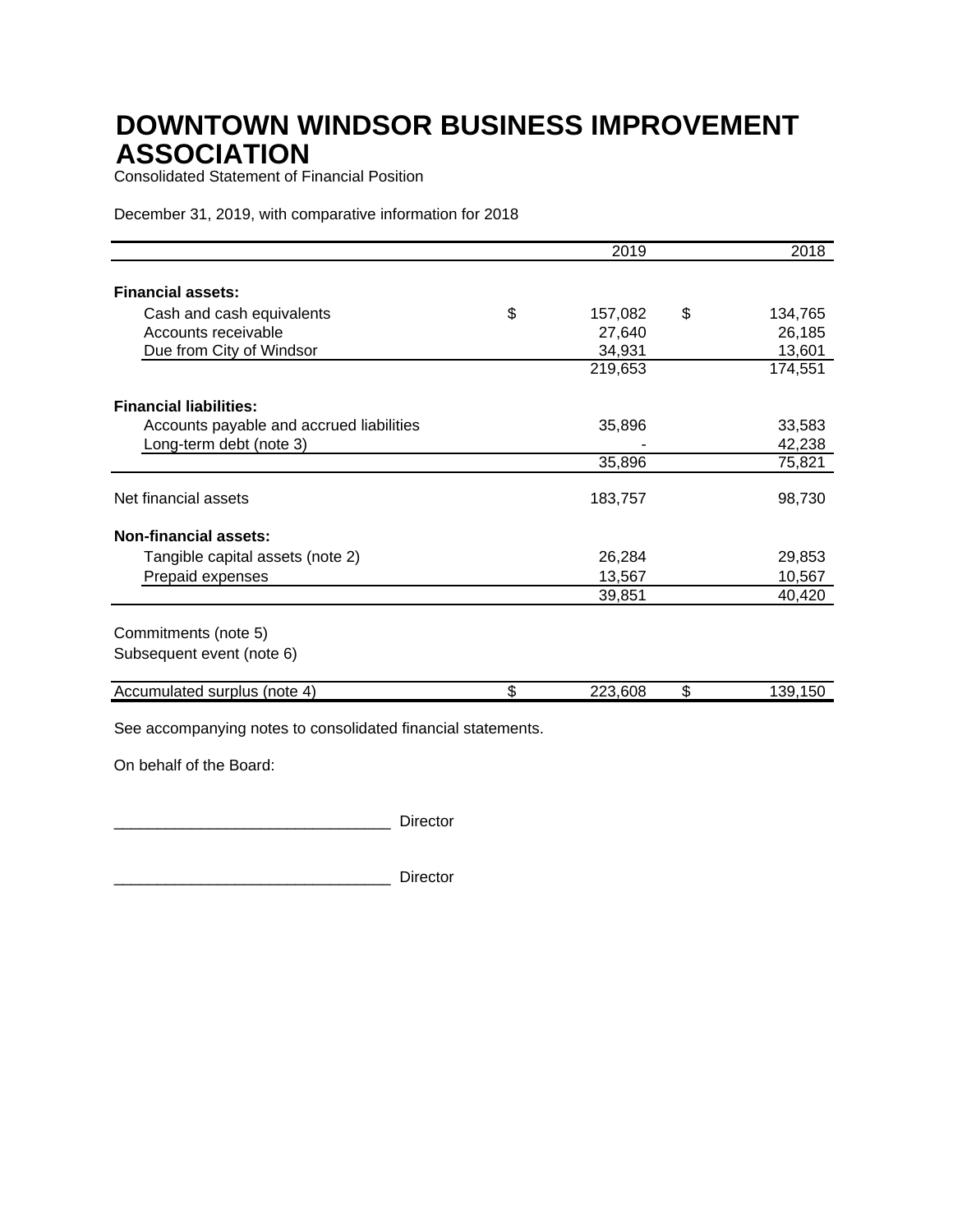Consolidated Statement of Operations and Accumulated Surplus

Year ended December 31, 2019, with comparative information for 2018

|                                        | 2019 Budget   | 2019 Actual   | 2018 Actual   |
|----------------------------------------|---------------|---------------|---------------|
| Revenue:                               |               |               |               |
| City of Windsor levy                   | \$<br>643,172 | \$<br>657,418 | \$<br>548,066 |
| Interest                               |               | 2,031         | 1,040         |
| Miscellaneous                          |               | 56,977        | 41,941        |
|                                        | 643,172       | 716,426       | 591,047       |
| Expenses:                              |               |               |               |
| Administrative (schedule)              | 210,350       | 251,894       | 260,724       |
| Communications                         | 5,200         | 18,344        | 18,391        |
| Marketing and events                   | 228,750       | 218,286       | 182,092       |
| Infrastructure                         | 64,500        | 61,517        | 69,360        |
| Facade grant program                   | 5,000         |               | 12,617        |
| Development                            | 31,700        | 33,603        | 58,564        |
| Donations to CAMPP                     |               | 5,000         |               |
| Clean and safe                         | 97,672        | 43,324        | 58,875        |
|                                        | 643,172       | 631,968       | 660,623       |
| Annual surplus (deficit)               |               | 84,458        | (69, 576)     |
| Accumulated surplus, beginning of year | 139,150       | 139,150       | 208,726       |
| Accumulated surplus, end of year       | \$<br>139,150 | \$<br>223,608 | \$<br>139,150 |

See accompanying notes to consolidated financial statements.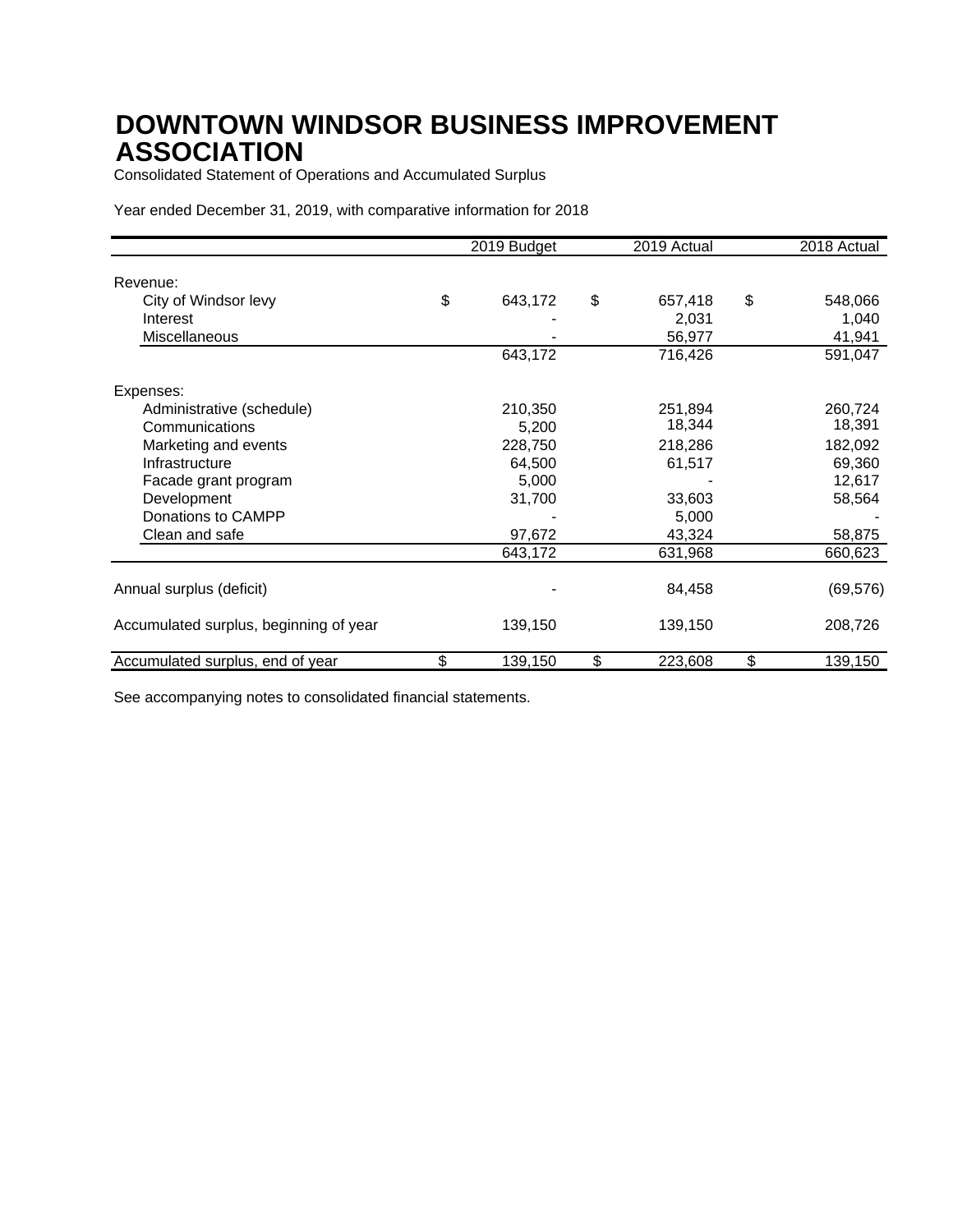Consolidated Statement of Changes in Net Financial Assets

Year ended December 31, 2019, with comparative information for 2018

|                                         | 2019         | 2018            |
|-----------------------------------------|--------------|-----------------|
| Annual surplus (deficit)                | \$<br>84,458 | \$<br>(69, 576) |
| Acquisition of tangible capital assets  | (2, 354)     | (5,992)         |
| Amortization of tangible capital assets | 5,923        | 3,958           |
| Disposition of prepaid expenses         | 10,567       |                 |
| Acquisition of prepaid expenses         | (13, 567)    |                 |
| Change in net financial assets          | 85,027       | (71, 610)       |
| Net financial assets, beginning of year | 98,730       | 170,340         |
| Net financial assets, end of year       | 183.757      | 98.730          |

See accompanying notes to consolidated financial statements.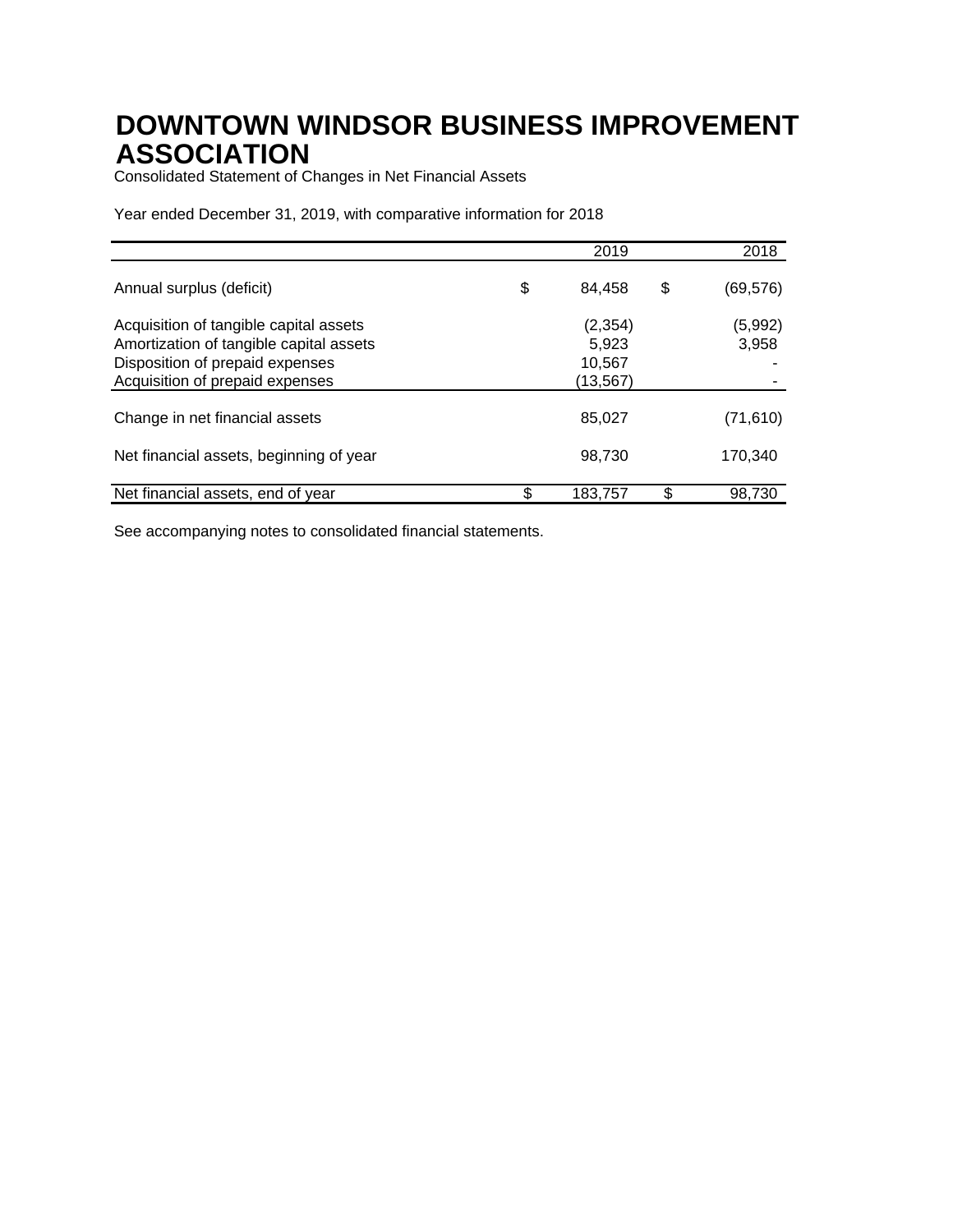Consolidated Statement of Cash Flows

Year ended December 31, 2019, with comparative information for 2018

|                                                                  | 2019      | 2018            |
|------------------------------------------------------------------|-----------|-----------------|
| Cash provided by (used in):                                      |           |                 |
| Operations:                                                      |           |                 |
| Annual surplus (deficit)<br>\$                                   | 84,458    | \$<br>(69, 576) |
| Amortization of tangible capital assets                          | 5,923     | 3,958           |
| Decrease (increase) in accounts receivable                       | (1, 455)  | 23,440          |
| (Increase) decrease in due from City of Windsor                  | (21, 330) | 13,299          |
| Increase in prepaid expenses                                     | (3,000)   |                 |
| Increase (decrease) in accounts payable and accrued liabilities  | 2,313     | (23, 268)       |
|                                                                  | 66,909    | (52, 147)       |
| Financing:                                                       |           |                 |
| Repayment of long-term liability relating to property tax appeal | (16, 892) | (16, 892)       |
| Repayment of long-term debt relating to street scaping           | (25, 346) | (25, 345)       |
|                                                                  | (42, 238) | (42, 237)       |
| Investing:                                                       |           |                 |
| Acquisition of tangible capital assets                           | (2, 354)  | (5,992)         |
|                                                                  | (2,354)   | (5,992)         |
| Increase (decrease) in cash                                      | 22,317    | (100, 376)      |
|                                                                  |           |                 |
| Cash and cash equivalents, beginning of year                     | 134,765   | 235,141         |
| \$<br>Cash and cash equivalents, end of year                     | 157,082   | \$<br>134,765   |

See accompanying notes to consolidated financial statements.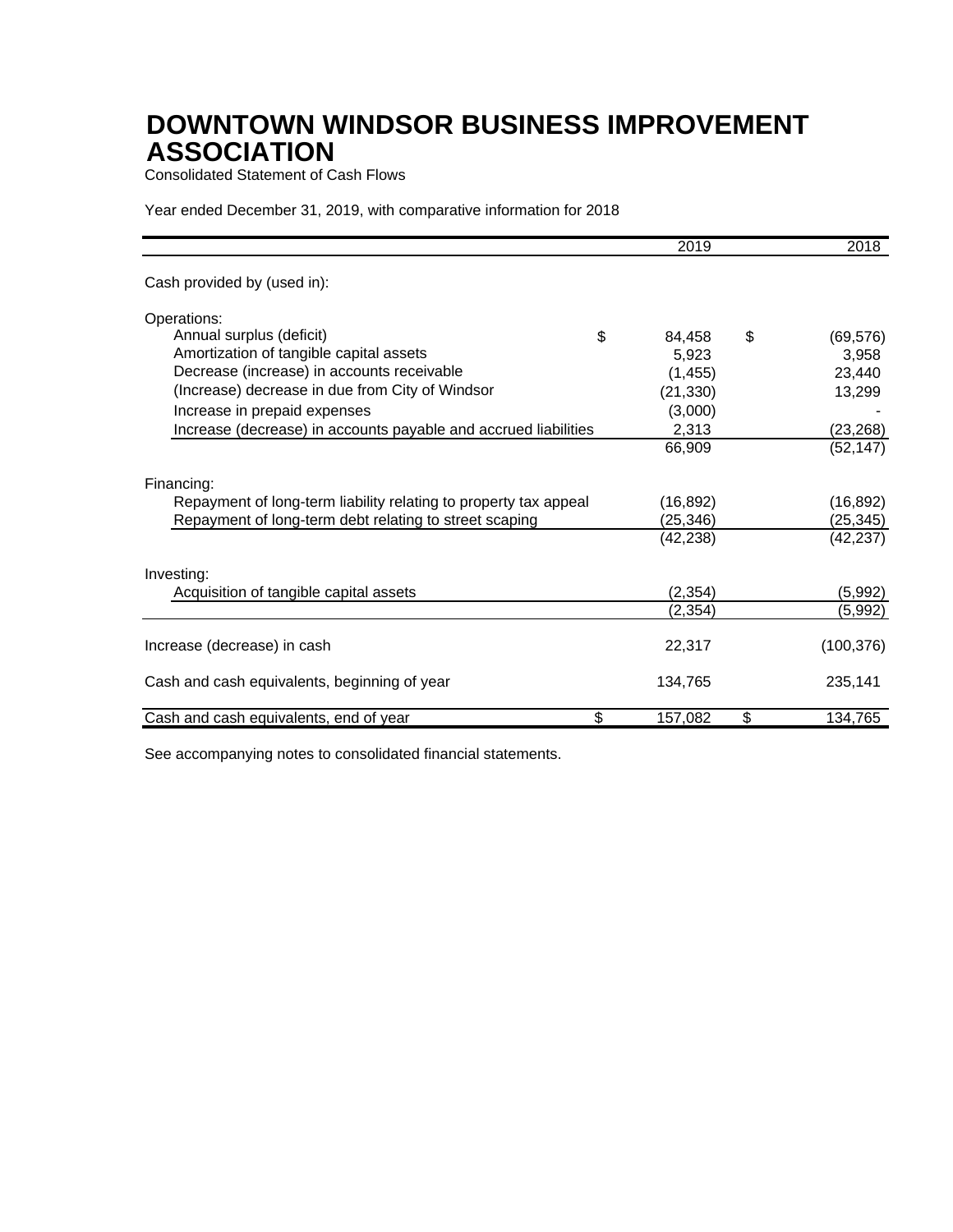Notes to Consolidated Financial Statements

Year ended December 31, 2019

The Board of Management of the Downtown Windsor Business improvement Association (the "Association") is entrusted with the improvement and beautification of municipally-owned lands, buildings and structures in the area as well as designated by the Council of the Corporation of the City of Windsor and the promotion of this area for business and shopping. The Association is exempt from paying income tax under Section 149 of the Income Tax Act.

#### **1. Significant accounting policies:**

The consolidated financial statements are the representations of management and are prepared in accordance with accounting standards established by the Public Sector Accounting Board of the Canadian Institute of Chartered Accountants.

(a) Basis of presentation:

These consolidated financial statements reflect the assets, liabilities, revenue and expenses of the revenue fund, the reserves. All interfund assets and liabilities and revenue and expenses have been eliminated.

(b) Basis of accounting:

The Association maintains its accounts on an accrual basis. Under this basis, revenue is accounted for in the period in which the transactions or events occur that give rise to the revenue. Expenses are accounted for in the period the goods and services are acquired.

(c) Cash and cash equivalents:

Cash and cash equivalents include cash and short-term highly liquid investments with a term to maturity of 90 days or less at acquisition.

(d) Non-financial assets:

Non-financial assets are not available to discharge existing liabilities and are held for use in the provision of services. They have useful lives extending beyond the current year and are not intended for sale in the ordinary course of business.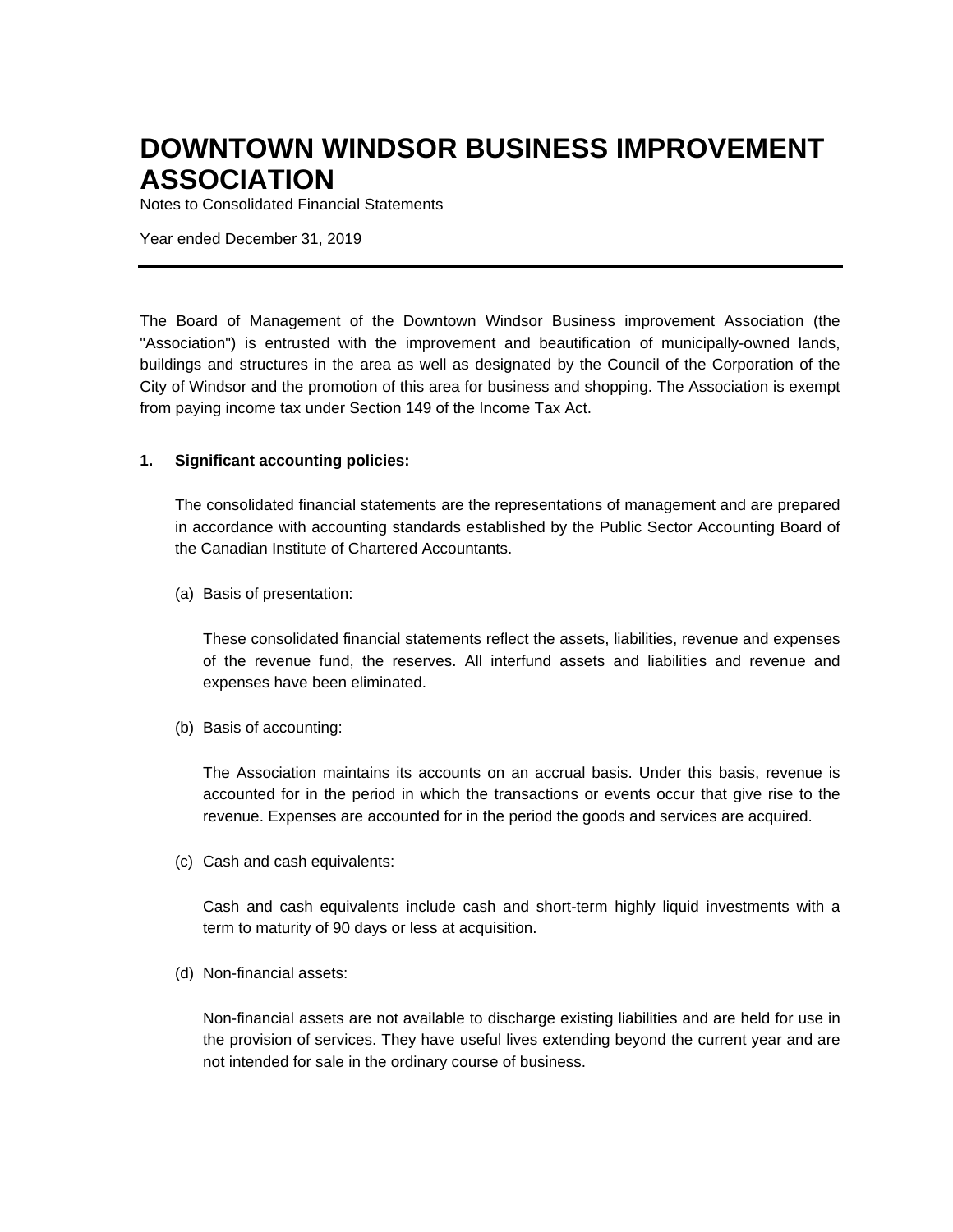Notes to Consolidated Financial Statements (continued)

Year ended December 31, 2019

#### **1. Significant accounting policies (continued):**

(d) Non-financial assets (continued):

Tangible capital assets:

Tangible capital assets are recorded at cost.

Amortization is calculated on a straight-line basis over an assets expected useful life. Residual values are assumed to be zero.

| Asset classification   | Useful life (years) |
|------------------------|---------------------|
|                        |                     |
| Computer hardware      |                     |
| Furniture and fixtures | 5                   |
| Equipment              | 10                  |
| Leasehold improvements | term of lease       |

#### (e) Use of estimates:

The preparation of the financial statements in conformity with Canadian public sector accounting standards requires management to make estimates and assumptions that affect the reported amounts of assets and liabilities and disclosure in contingent assets and liabilities at the dates of the financial statements and the reported amounts of revenues and expenses during the reporting periods. Significant items subject to such estimates and assumptions include the valuation of accounts receivable and the carrying value of tangible capital assets. Actual results could differ from those estimates.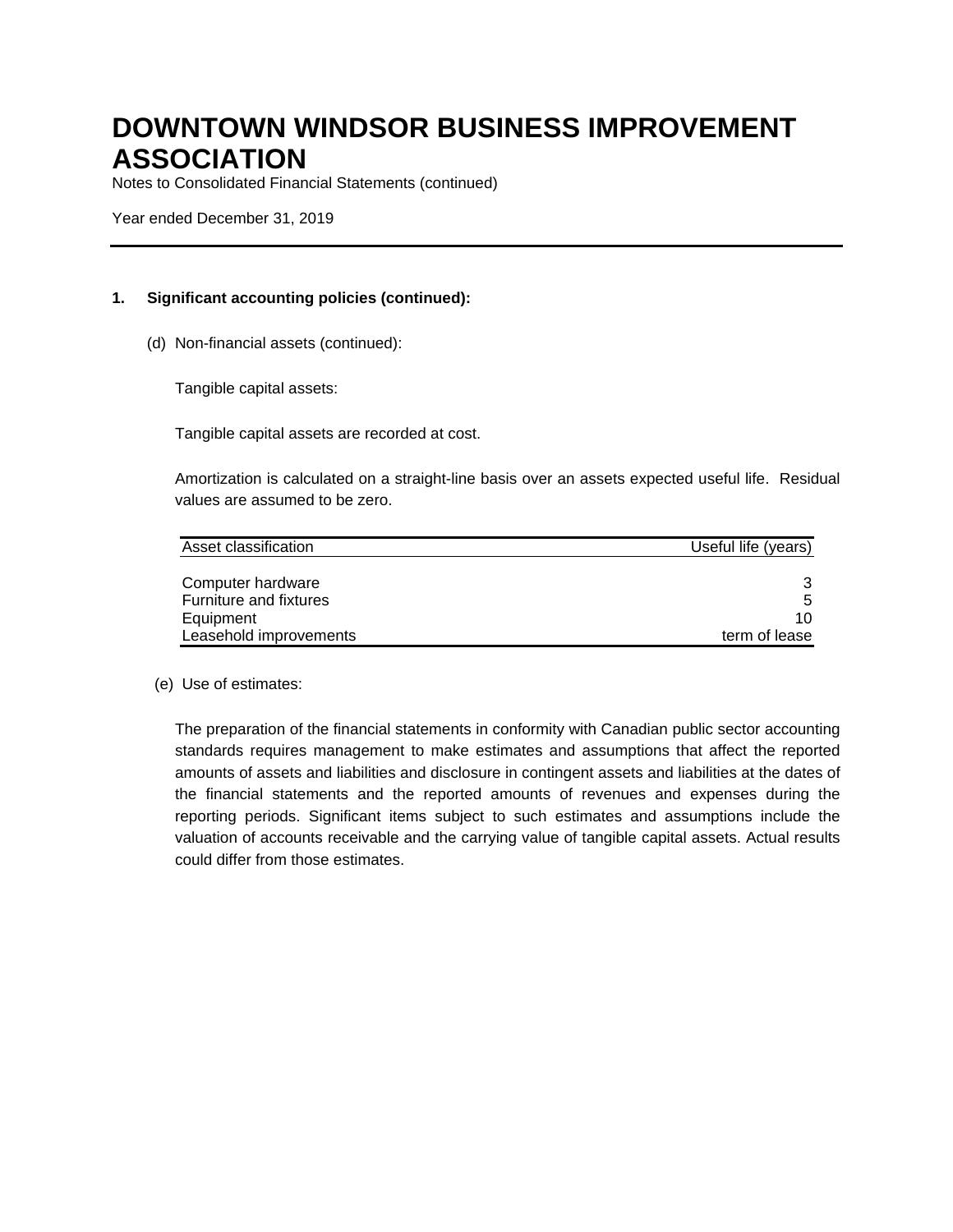Notes to Consolidated Financial Statements (continued)

Year ended December 31, 2019

#### **2. Tangible capital assets:**

| Cost                                                                               |    | Balance at<br>December 31<br>2018   | Additions               | <b>Disposals</b> |   | Balance at<br>December 31,<br>2019  |
|------------------------------------------------------------------------------------|----|-------------------------------------|-------------------------|------------------|---|-------------------------------------|
| Computer hardware<br>Furniture and fixtures<br>Equipment<br>Leasehold improvements | \$ | 18.598<br>27,083<br>1,859<br>14,198 | \$<br>1.570<br>784<br>- | \$<br>۰<br>-     | S | 20,168<br>27,083<br>2,643<br>14,198 |
| Total                                                                              | S  | 61.738                              | 2.354                   | \$<br>۰          |   | 64,092                              |

| Accumulated<br>amortization                                                               |                   | Balance at<br>December 31,<br>2018 | <b>Disposals</b> | Amortization<br>expense   | Balance at<br>December 31,<br>2019     |
|-------------------------------------------------------------------------------------------|-------------------|------------------------------------|------------------|---------------------------|----------------------------------------|
| Computer hardware<br><b>Furniture and fixtures</b><br>Equipment<br>Leasehold improvements | \$                | 13,511<br>3,897<br>279<br>14,198   | \$               | \$<br>662<br>5,036<br>225 | \$<br>14,173<br>8,933<br>504<br>14,198 |
| Total                                                                                     | \$                | 31,885                             | \$               | \$<br>5,923               | \$<br>37,808                           |
|                                                                                           |                   |                                    |                  |                           |                                        |
| Net book value                                                                            | December 31, 2018 |                                    |                  |                           | December 31, 2019                      |
| Computer hardware<br>Furniture and fixtures<br>Equipment<br>Leasehold improvements        | \$                | 5,087<br>23,186<br>1,580           |                  |                           | \$<br>5,995<br>18,150<br>2,139         |
| Total                                                                                     | \$                | 29,853                             |                  |                           | \$<br>26,284                           |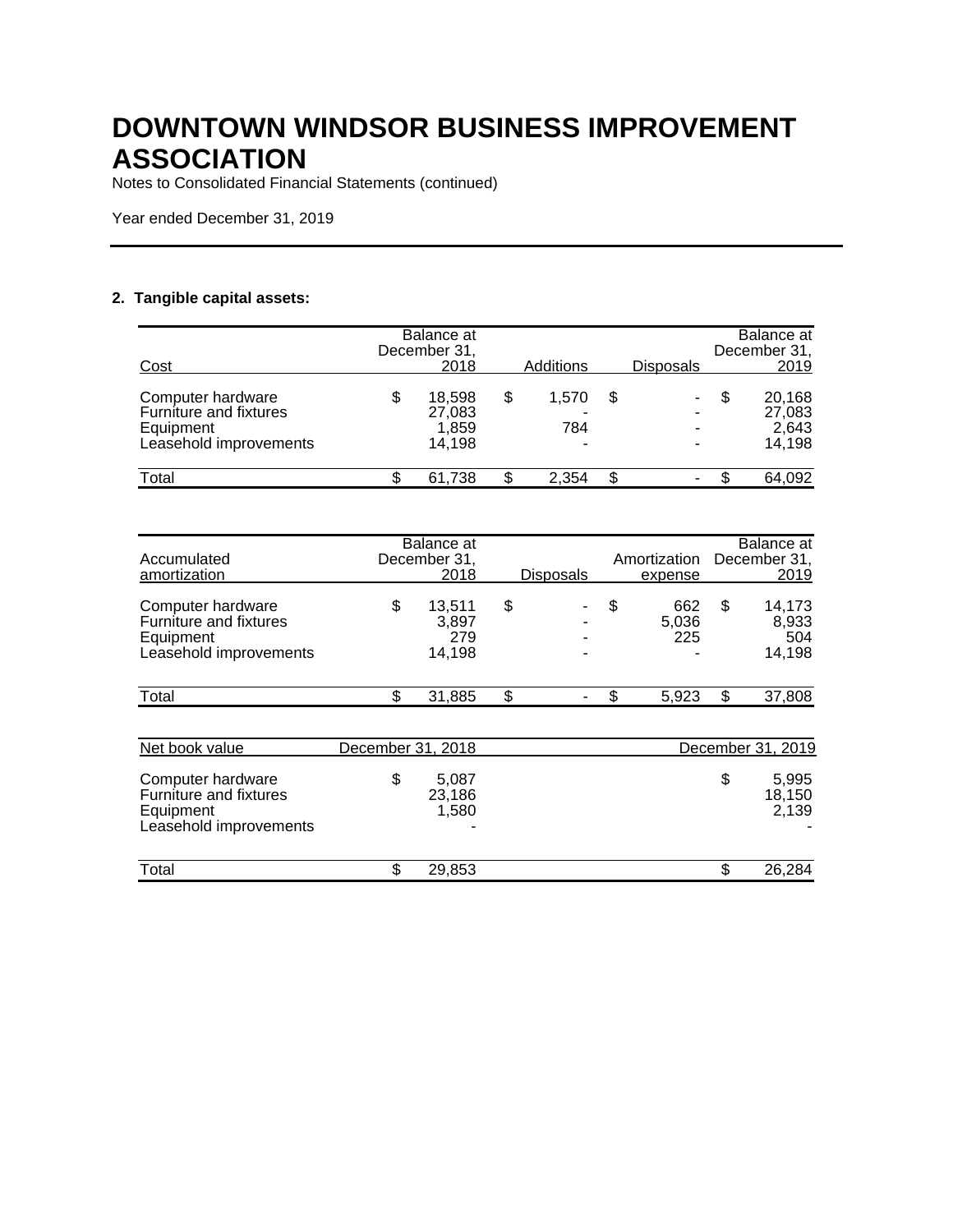Notes to Consolidated Financial Statements (continued)

Year ended December 31, 2019

#### **3. Long-term debt:**

In 2009, phases 4 and 5 of the City Centre Streetscape Project was approved by City Council. The Association's portion of capital costs expended amounted to \$456,221 and was paid by the City of Windsor. In 2011, \$152,074 was repaid to the City. In 2012, the repayment terms were renegotiated. The remaining outstanding capital costs of \$304,147 will be repaid at a rate of \$25,345 annually over the next five years. During 2019 the remaining balance was fully paid to the City of Windsor.

In 2012, an assessment appeal associated with a property within the business improvement area was settled resulting in a clawback of levy from the City of Windsor in the amount of \$126,691. The levy will be repaid to the City over a five year period at a rate of \$16,892 per year. During 2019 the remaining balance was fully paid to the City of Windsor.

#### **4. Accumulated surplus:**

Accumulated surplus consists of individual funds' deficit as follows:

|                                                                                                                                          | 2019                    | 2018                           |
|------------------------------------------------------------------------------------------------------------------------------------------|-------------------------|--------------------------------|
| Surplus (deficit):<br>Invested in tangible capital assets<br>Reserve for future development<br>Amounts to be recovered in future periods | \$<br>26,284<br>197,324 | 29,853<br>151,535<br>(42, 238) |
| Total surplus                                                                                                                            | 223,608                 | 139,150                        |

During the year \$5,000 was donated to CAMPP from the future development reserve.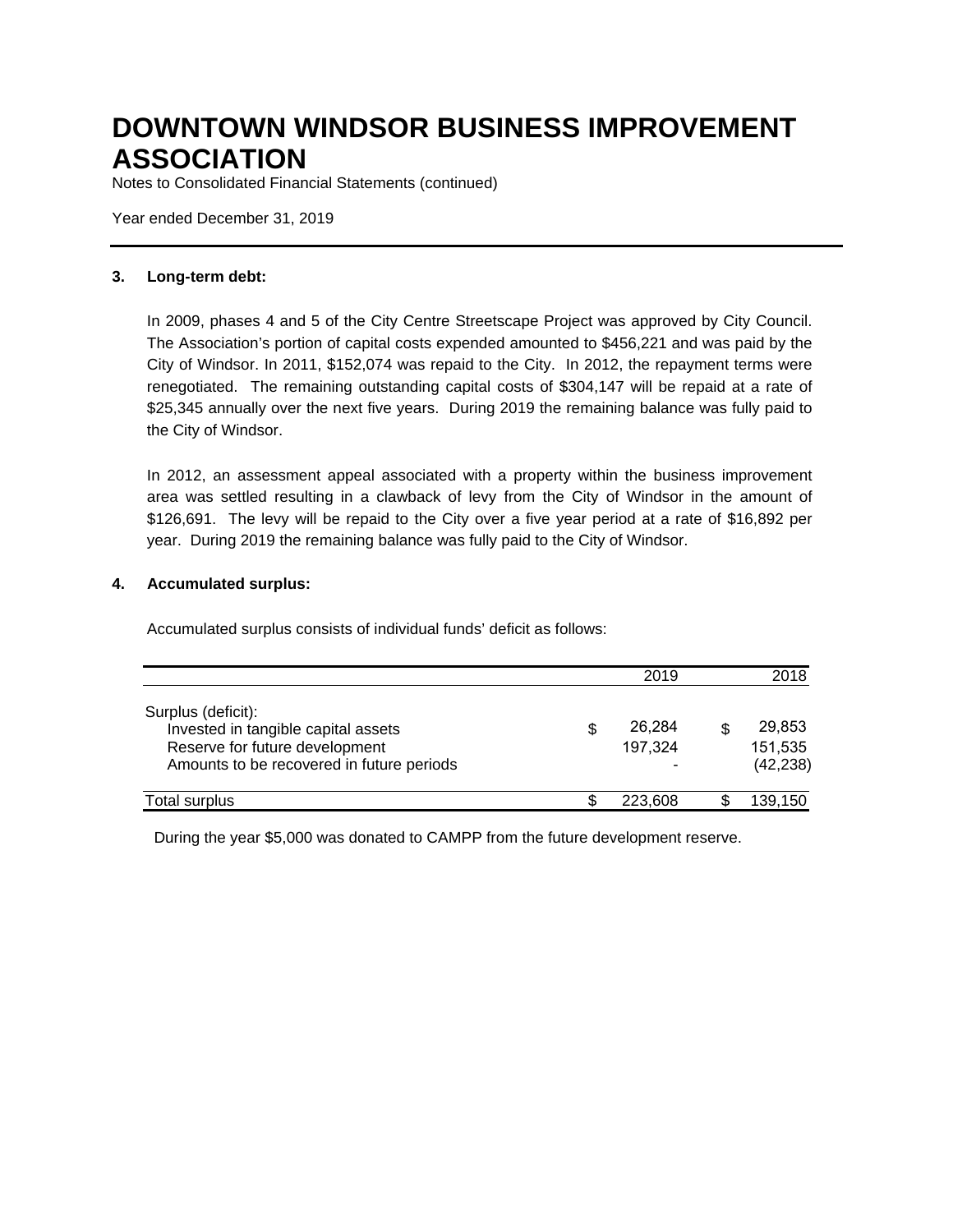Notes to Consolidated Financial Statements (continued)

Year ended December 31, 2019

#### **5. Commitments:**

- (i) On December 6, 2012, the Association entered into a lease agreement for premises located on 419 and 421 Pelissier Street for a one year period commencing December 22, 2012, which expired December 21, 2013, at a monthly rate of \$2,300. The lease provides the Association with the option to extend the lease for 10 additional one year terms at a rental rate to be negotiated by the Landlord and the Association. The Association has negotiated a lease extension and is renting from the Landlord on a monthly basis.
- (ii) On January 1, 2016, the Association entered into an operating lease commitment for certain equipment with monthly lease payments of \$251 for a five and a half year term ending July 31, 2021. Future minimum lease payments are as follows:

| 2020<br>2021 |    | 3,012<br>1,506 |
|--------------|----|----------------|
|              | ъD | 4,518          |

(iii) In May of 2012, the Association pledged \$50,000 to the St. Clair College MediaPlex Campus for façade improvements to be paid in annual contributions of \$5,000. At December 31, 2019, \$30,000 of the pledge remained unpaid.

#### **6. Subsequent event:**

Subsequent to December 31, 2019, financial markets have been negatively impacted by the novel Coronavirus or COVID-19, which was declared a pandemic by the World Health Organization on March 12, 2020. This has resulted in significant economic uncertainty and consequently, it is difficult to reliably measure the potential impact of this uncertainty on the Entity's future financial results.